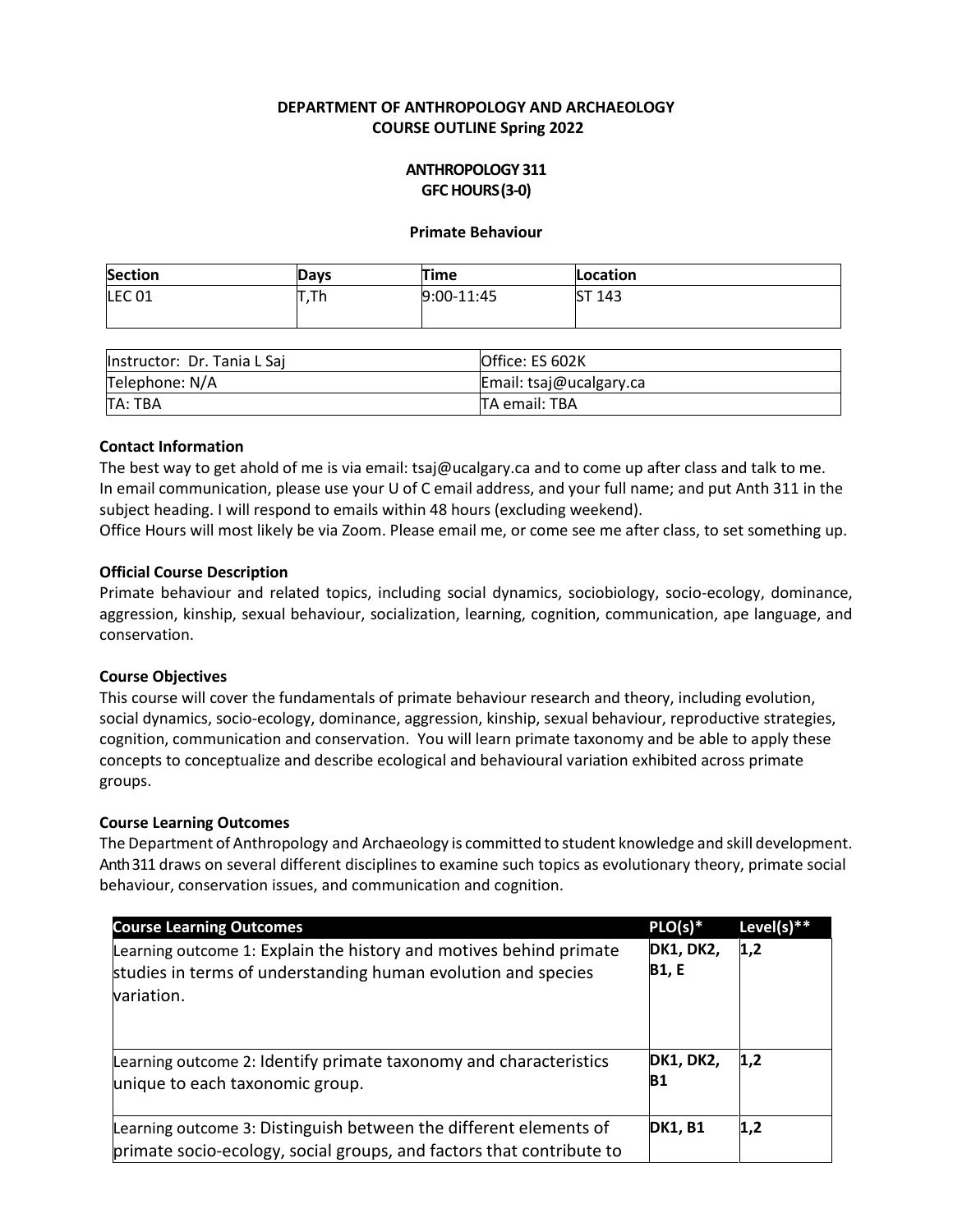| group variation, including male and female reproductive strategies<br>and their influence on social organization.                                   |                                    |     |
|-----------------------------------------------------------------------------------------------------------------------------------------------------|------------------------------------|-----|
| Learning outcome 4: Describe the principles of natural selection and<br>sexual selection                                                            | <b>DK1, DK2,</b><br>B1             | 1,2 |
| Learning outcome 5: Explain how primates share information with each<br>other through four modes of communication                                   | <b>DK1, DK2,</b><br>В1             | 1,2 |
| Learning outcome 6: Identify threats to primate populations and<br>organizations involved in the development of conservation policies.              | Dk1, DK2,<br>DK3, Dk4<br>B1, E, D1 | 1,2 |
| Learning outcome 6: To evaluate our role as Canadians as anthropogenic<br>factors affecting the conservation status of primates (and other animals) | <b>DK1, Dk2,</b><br>E, B1, D1      | 1,2 |

*\*PLOs = Program Learning Outcomes:* **Disciplinary Knowledge (DK):** 1. Demonstrate an understanding of the basic concepts, history, terminology, methods, theoretical perspectives, issues, and contemporary concerns in their respective field. 2. Show familiarity with how their field relates to other academic disciplines. 3. Think critically about how the knowledge and skills acquired in their program can be applied to major issues in contemporary society and the student's own life. 4. Continue to engage in the disciplinary community. **Ethics (E):** 10. To think holistically, emically, comparatively, and with cultural sensitivity. **Archaeology Biological anthropology (B):** 1.Understand and appreciate the biological diversity of human and non-human primates in light of their evolution and environments. **Socio-Cultural anthropology (C):** 1.Understand how colonization has impacted Indigenous peoples in Canada and around the world. **Development Studies (D):** 1.Understand and critically evaluate the origins and purposes of development theories in addressing such global problems as power, inequality, sustainability, oppression, and poverty. *\*\*Levels:* 1. Foundation, 2. Intermediate, 3. Advanced

#### **Prerequisites**

Prerequisite: None

## **Required Learning Resources**

*Primate Behavioural Ecology* by Karen Strier, 6th Edition, 2021. The textbook is available as an Etextbook.

## **Lecture Notes**

The lectures for this class are only offered **in-person.** I will post a PDF of the slides (3 slide and 1 slide format) before the class to assist your note taking in class.

## **Learning Technologies and Requirements**

In order to successfully engage in their learning experiences at the University of Calgary, students taking online, remote and blended courses are required to have reliable access to the following technology.

- A computer with a supported operating system, as well as the latest security, and malware updates;
- A current and updated web browser;
- Webcam/Camera (built-in or external);
- Microphone and speaker (built-in or external), or headset with microphone;
- Current antivirus and/or firewall software enabled;
- Stable internet connection

## **Grading (Weighting)**

Evaluation for this course will be in person and include **2 mid-term exams and 1 final exam.** All exams will be multiple-choice (which may include 'true or false' questions). Please see the following link regarding the U of C's guidelines for scheduling assessments: <https://www.ucalgary.ca/pubs/calendar/current/g-1.html>

#### **Test 1 – 30% - May 19**

This exam will cover all lectures, videos and assigned readings to date (May 5–May 17). Class will resume after the test.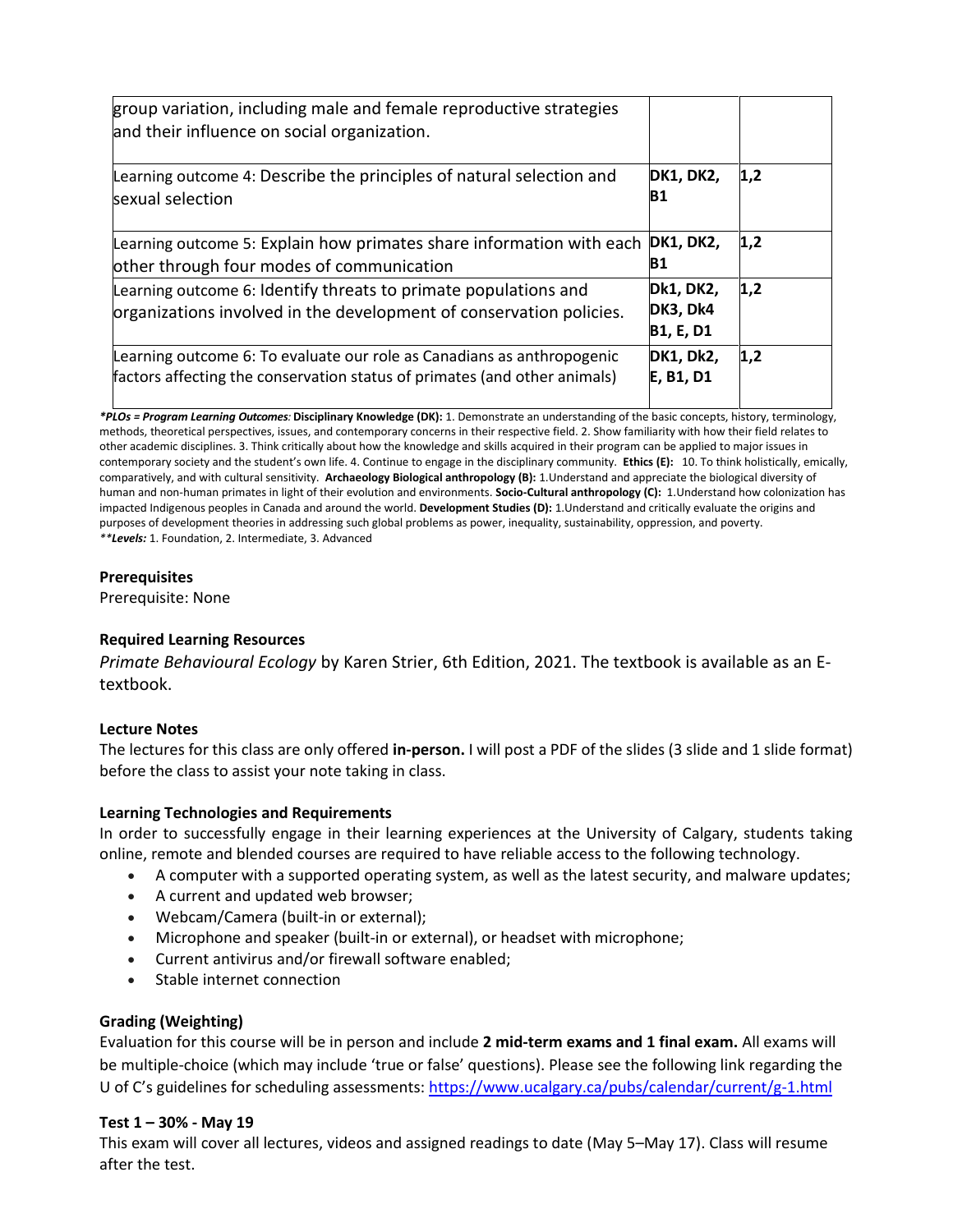## **Test 2 – 30% - June 2**

This exam will cover all lectures, videos and assigned readings to date (May 24 – June 16). Class will resume after the test.

## **Final Exam – 40%- SET BY THE REGISTRAR June 20-22**

The final exam is cumulative. This exam will cover all lectures (ppt/ narrated lectured) and required readings from May 5 to June 16, excluding movies and testable videos from Test 1 and Test 2 sections.

## **Important Exam Information**

- It is not essential to pass all components to pass the course as whole
- **The tests for this class are 'closed' book.**
- Students will have 1 attempt per test. Students cannot transmit or copy the test questions/material in any way.
- No accommodations will be made for poor performance on exams. For instance, additional items cannot be submitted in lieu of exams and grades will not be curved. Be sure that you are wellprepared for exams so that you perform well when you have the opportunity.
- In the event that you would like an assignment regraded, please see the university's guidelines on the reappraisal of term work[: https://www.ucalgary.ca/pubs/calendar/current/i-2.html.](https://www.ucalgary.ca/pubs/calendar/current/i-2.html) In the event, that you would like your final mark to be reappraised, please see this link: [https://www.ucalgary.ca/pubs/calendar/current/i-3.html.](https://www.ucalgary.ca/pubs/calendar/current/i-3.html) There is a standardized process for the reappraisal of term work and your final grade.
- MISSED EXAMS: In the event of missing a mid-term test, contact the instructor immediately [\(tsaj@ucalgary.ca\)](mailto:tsaj@ucalgary.ca). In the event that a student misses a midterm due to illness or other extenuating reasons, supporting documentation will be required please see: <https://www.ucalgary.ca/pubs/calendar/current/m-1.html>for examples of supporting documentation. Students are encouraged to submit documentation that will support their situation. Supporting documentation may be dependent on the reason noted in their personal statement/explanation provided to explain their situation. This could be medical certificate/documentation, references, police reports, invitation letter, or a statutory declaration, etc. The decision to provide supporting documentation that best suits the situation is at the discretion of the student. Students cannot be required to provide specific supporting documentation, such as a medical note.
- Please refer t[o https://www.ucalgary.ca/registrar/registration/appeals/student-faq](https://www.ucalgary.ca/registrar/registration/appeals/student-faq) for frequently asked questions concerning the provision of a statutory declaration. Students can make a Statutory Declaration as their supporting documentation (available at ucalgary.ca/registrar). This requires students to make a declaration in the presence of a Commissioner for Oaths. It demonstrates the importance of honest and accurate information provided and is a legally binding declaration. Several registered Commissioners for Oaths are available to students at no charge, on campus, please see ucalgary.ca/registrar.
- Falsification of any supporting documentation will be taken very seriously and may result in disciplinary action through the Academic Discipline regulations or the Student Non-Academic Misconduct policy.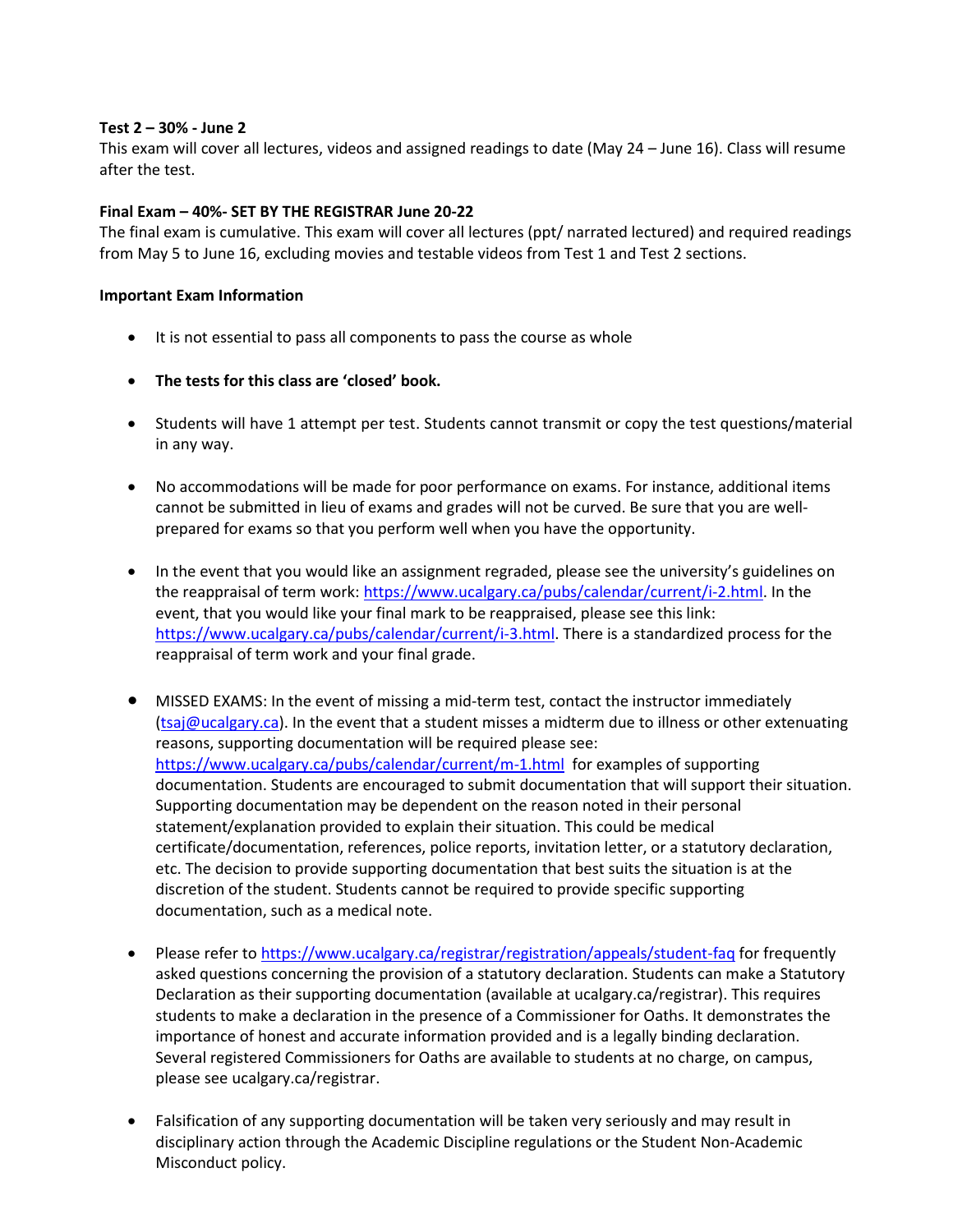- Missed mid-term exams due to illness or extenuating reasons will be rescheduled.
- In the case of missing the Final Exam, you must schedule a make-up through the Registrar's Office.

## **Grading Scheme**

Each item of course work will be weighted as above and a final mark out of 100 calculated. This will then be converted to a letter grade as follows:

| A+   | $95 - 100\%$  |    | $75 - 79.9\%$ | C- | $59 - 62.9\%$ |
|------|---------------|----|---------------|----|---------------|
|      | $90 - 94.9\%$ | B- | $71 - 74.9\%$ | D+ | $55 - 58.9\%$ |
|      | $85 - 89.9%$  |    | $67 - 70.9\%$ |    | $50 - 54.9%$  |
| $B+$ | $80 - 84.9%$  |    | $63 - 66.9\%$ |    | < 50%         |

## **Supplementary Fees**

Not applicable

## **Statement of Inclusivity**

It is important for me to acknowledge that The University of Calgary, located on land named "Moh'kins'tsis" by the Blackfoot, is situated on the traditional territories of the peoples of Treaty 7, which include the Blackfoot Confederacy (comprised of the Siksika, the Piikani, and the Kainai First Nations) as well as the Tsuut'ina First Nation, and the Stoney Nakoda (including Chiniki, Bearspaw, and Wesley First Nations).

*For additional detailed course information posted by the instructor, visit the course Desire2Learn page online at<https://d2l.ucalgary.ca/d2l/home>*

## **SUPPLEMENTAL INFORMATION**

## **ACADEMIC ACCOMMODATIONS**

Students seeking an accommodation based on disability or medical concerns should contact Student Accessibility Services; SAS will process the request and issue letters of accommodation to instructors. For additional information on support services and accommodations for students with disabilities, visit https://live-ucalgary.ucalgary.ca/student-services/access. Students who require an accommodation in relation to their coursework based on a protected ground other than disability should communicate this need in writing to their Instructor or the Department Head. The full policy on Student Accommodations is available a[t https://www.ucalgary.ca/legal-services/university-policies-procedures/accommodation](https://www.ucalgary.ca/legal-services/university-policies-procedures/accommodation-students-disabilities-procedure)[students-disabilities-procedure.](https://www.ucalgary.ca/legal-services/university-policies-procedures/accommodation-students-disabilities-procedure)

## **ACADEMIC MISCONDUCT**

"Academic Misconduct" includes such things as cheating, falsification, plagiarism, unauthorized assistance, and failure to comply with exam regulations or an Instructor's expectations regarding conduct required of Students completing academic assessments. Students who participate in, or encourage the commission of, Academic Misconduct will be subject to disciplinary action which could include Probation, Suspension, or Expulsion from the University. For information on academic misconduct and its consequences, please see the University of Calgary Calendar at<https://www.ucalgary.ca/pubs/calendar/current/k-3.html>